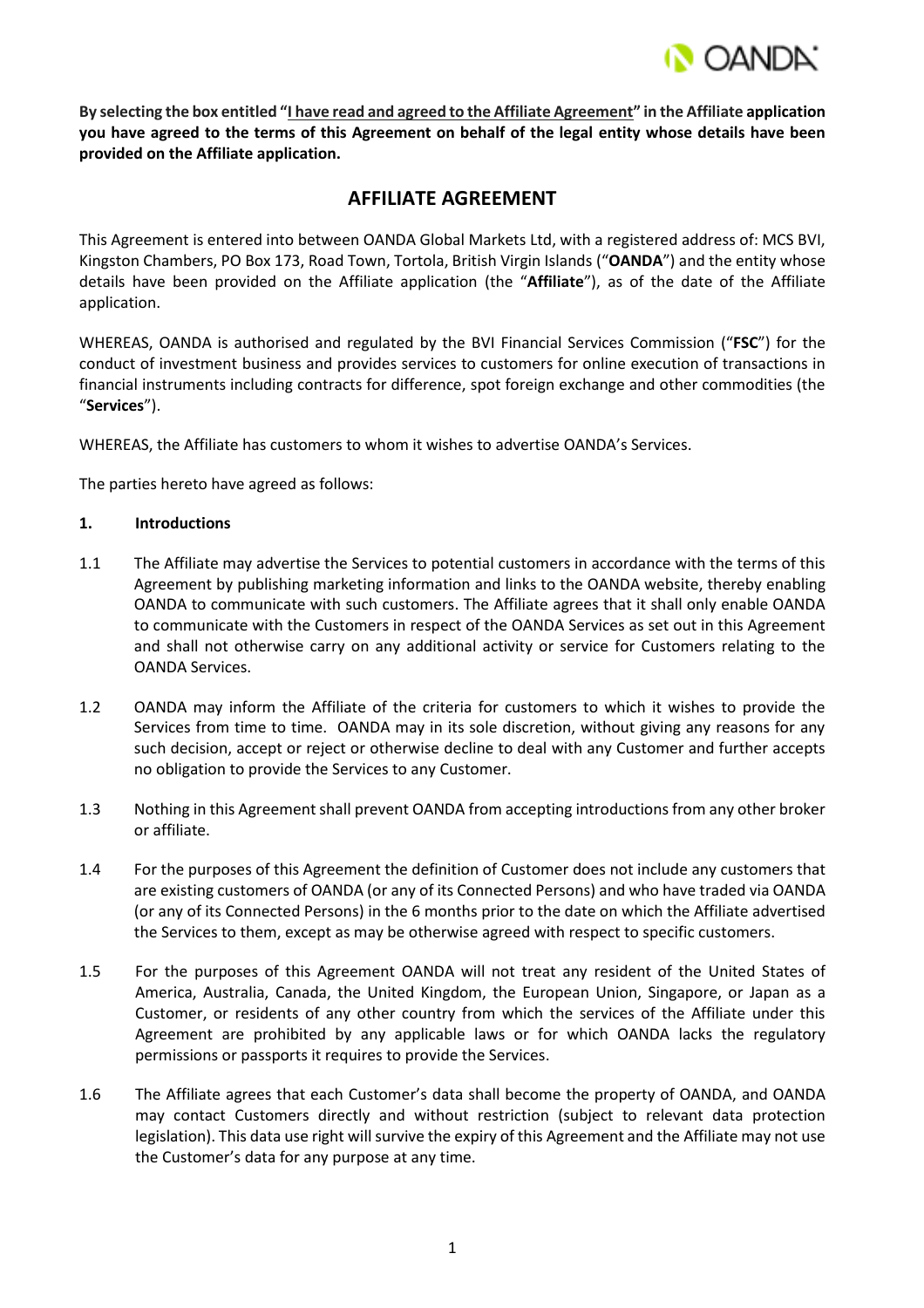

# **2. Regulation**

- 2.1 The Affiliate only carries on business in countries from which customers would generate a payment as detailed in your personal Affiliate portal. Without prejudice to the generality of clause 6 of this Agreement, the Affiliate has advised OANDA, and represents and warrants, that it
	- 2.1.1 has all regulatory approvals, permissions, licences and consents it requires, if any, for its performance of this Agreement;
	- 2.1.2 will immediately on request, provide evidence of such authorisation and/or licencing to OANDA or otherwise provide evidence that it does not require any such permissions;
	- 2.1.3 will comply at all times with all applicable laws in relation to this Agreement and shall not take any action (or make any omission) which causes OANDA to breach any applicable laws.

## **3. No Agency or Partnership**

- 3.1 The Affiliate will not hold itself out as an agent, representative or employee of OANDA or as being authorised to bind OANDA in any transaction or investment agreement. Any correspondence issued by the Affiliate will be in the Affiliate's own name and on the Affiliate's own stationary.
- 3.2 The parties are each entering into and will perform this Agreement for their own individual purposes as independent principals. Nothing in this Agreement or its implementation is intended to create or imply the existence of a partnership or joint venture of any form or type or for any purpose whatsoever, a relationship of principal and agent or a relationship of employer and employee between the parties.

## **4. Fees**

- 4.1 Subject to any applicable laws in consideration of the Affiliate providing the services set out in clause 1.1 OANDA will pay the Affiliate the amounts specified in Schedule 1 of this Agreement (the "**Fee**").
- 4.2 The Fee will be payable on a monthly basis inclusive of all applicable taxes. If any tax (withholding or otherwise) is payable on the Fee, such amount of tax will be for the Affiliate's own account and will not be paid by OANDA.
- 4.3 Fees will be calculated in USD, and will be paid in USD, GBP or Euros depending on the denomination of the Affiliate's nominated bank account for receipt of payments, using OANDA's prevailing month end exchange rate.
- 4.4 OANDA shall advise the Affiliate within 20 days of the last day of the calendar month (excluding a Saturday, a Sunday and bank holidays) of the Fee due and payable for that calendar month via a monthly report, and such amount shall become due and payable to the Affiliate within 30 days of the end of the calendar month to which it applies. If the Affiliate disputes the Fee amount specified in the monthly report the Affiliate shall as soon as possible (and in any event within 30 days of the date of the monthly report), send OANDA written notice of such dispute, otherwise the right to dispute shall be deemed waived and the Affiliate shall have no claims in such regard.
- 4.5 If the total payment due to the Affiliate in respect of any month is less than USD250, the balance will be carried forward to the next month.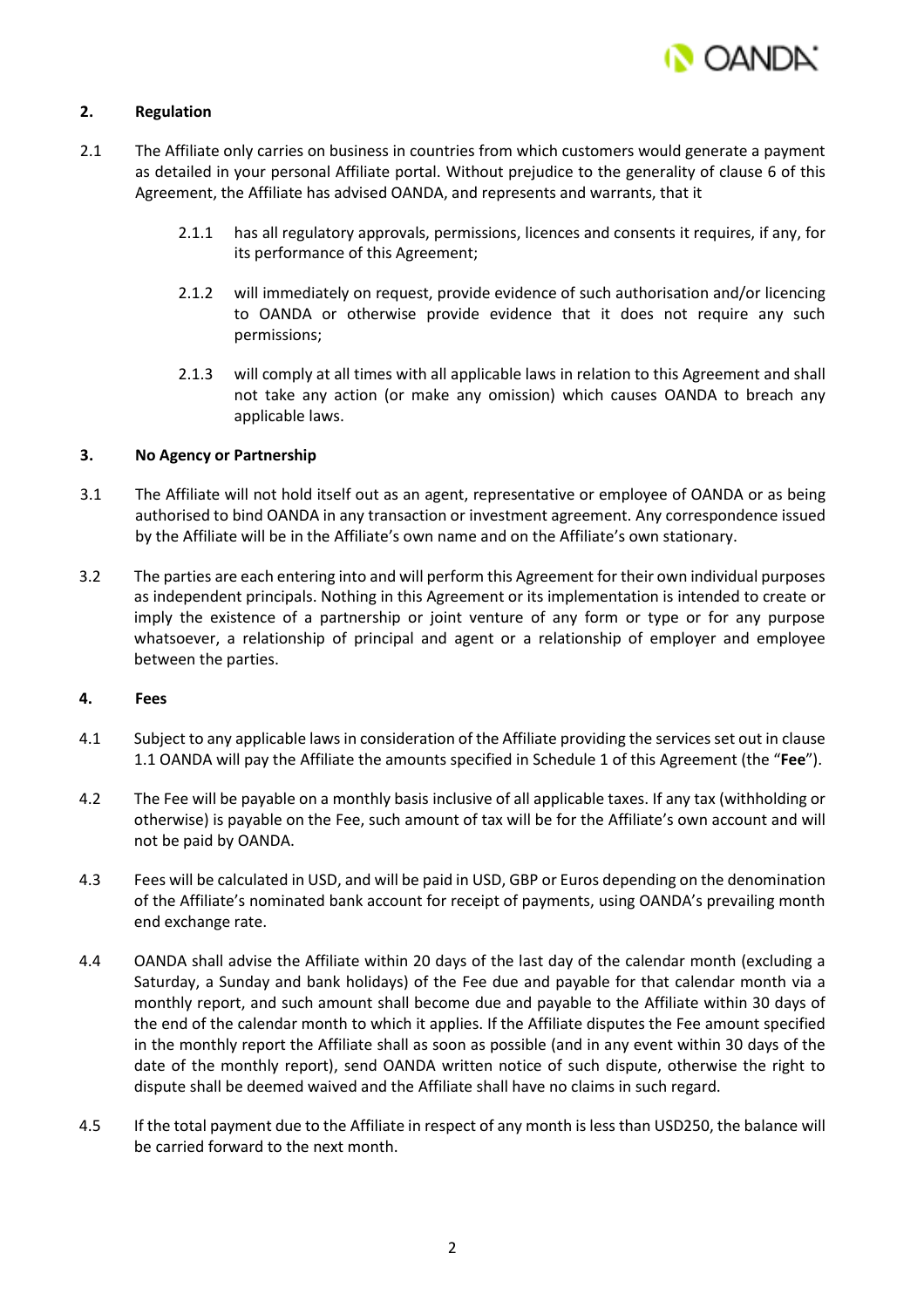

- 4.6 OANDA will use reasonable endeavours to track each Customer; however payment of Fees will only apply to Customers to whom there is clear evidence the Affiliate has provided the services in clause 1.1 and in addition such customers have an open, funded and traded account as specified in Schedule 1 of this Agreement. Such evidence may be supported by tracked links provided by OANDA and/or a specific reference from the Customer to the Affiliate.
- 4.7 No Fee will be payable by OANDA to the Affiliate in respect of any Customer if OANDA considers, in its sole discretion:
	- 4.7.1 OANDA is unable to accept such Customer as a client for the Services for any reason whatsoever, including as a result of any applicable laws (including money laundering, bribery or sanctions requirements in any jurisdiction)
	- 4.7.2 such Customer was procured by means of fraud, deception, manipulation or any other illegal activity (for example, but not limited to, spam, false advertising, deposits generated by stolen credit cards, manipulation of the service by fake redirects, automated software, robots or other similar multi-optimisation methods) ("**Fraudulent Traffic**");
	- 4.7.3 any such Fee is prohibited under applicable laws;
	- 4.7.4 such customer has abused or acted in bad faith or conducted any abusive trading activity (including, without limitation, where the customer opens and closes trades instantly for the purpose of triggering a Fee under this Agreement).
- 4.8 The Affiliate shall be solely responsible for all costs and expenses incurred by it in connection with the services provided by it under this Agreement.
- 4.9 In the event that the Affiliate is in breach of this Agreement, OANDA shall be entitled (without prejudice to any other remedies that may be available to OANDA in relation to such breach) to withhold payment of part or all of the Fee that would otherwise be due to the Affiliate until such time as the breach has been remedied.
- 4.10 If any Customer is in breach of any of its payment obligations pursuant to its customer agreement with OANDA at any time during the term of this Agreement, OANDA reserves the right to set-off the amount outstanding in relation to the defaulting customer against any Fee due and payable to the Affiliate until such time as the breach has been remedied and is no longer outstanding.
- 4.11 If any amounts of Fee are withheld as contemplated by clauses 4.09 and 4.10 above, the Affiliate agrees that OANDA's obligation to pay to the Affiliate such withheld Fee shall cease in the following circumstances:
	- 4.11.1 in the case of clause 4.09, if at any time after a period of one (1) month from the date of the Affiliate's breach, OANDA comes to the reasonable opinion that the breach is incapable of remedy; or
	- 4.11.2 in the case of clause 4.10, if at any time after a period of six (6) months from the date of the Customer's debt arising, OANDA comes to the reasonable opinion that the customer's debt has become unrecoverable.
- 4.12 In the event of any regulatory or legal investigation into the commercial affairs of the Affiliate, OANDA will be entitled at its absolute discretion to either (i) withhold payment of the Fee that would otherwise be due to the Affiliate until such investigation is concluded or (ii) terminate this Agreement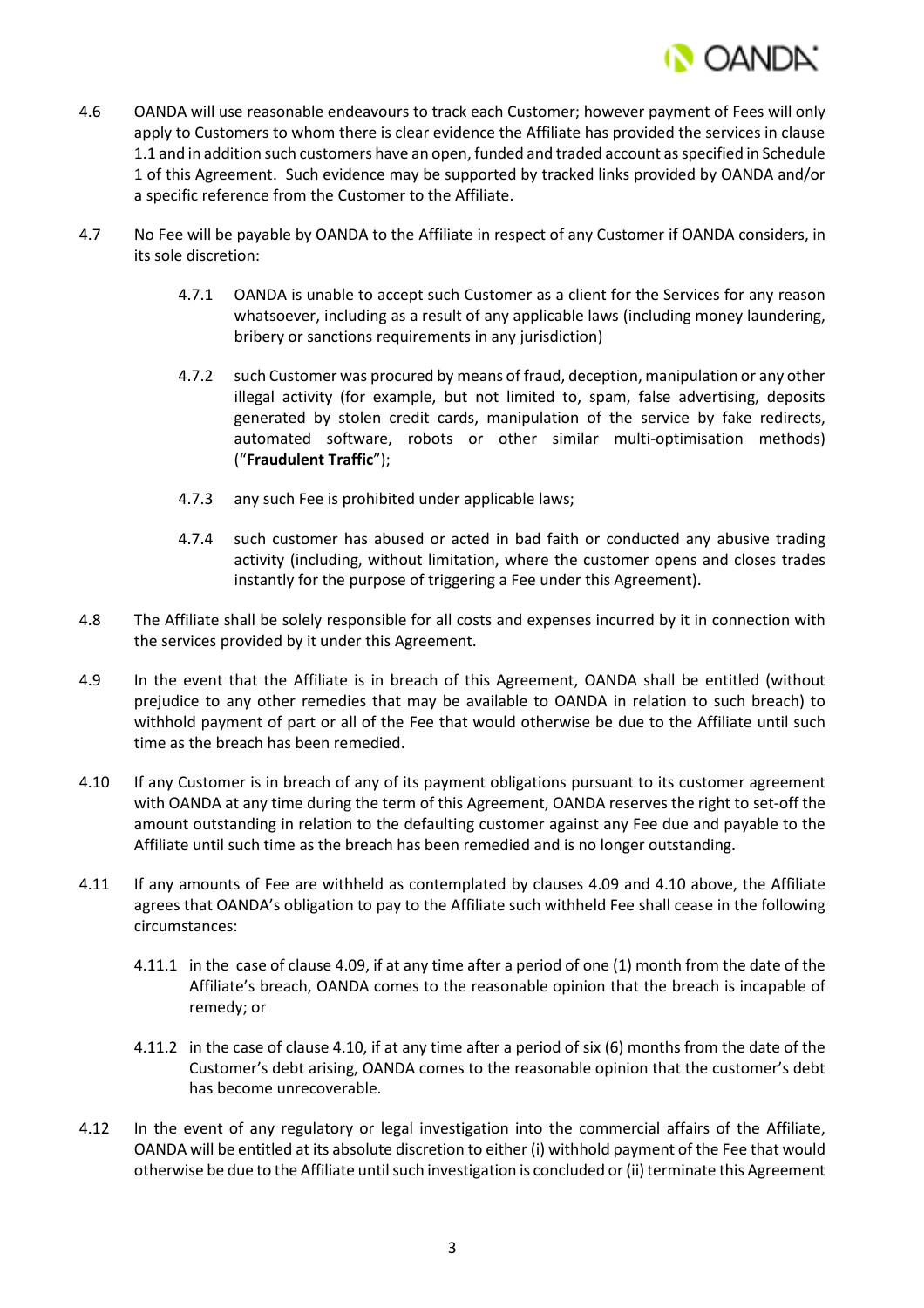with immediate effect (in which case, for the avoidance of doubt, no further Fee will be paid or become payable after the termination date).

- 4.13 In the event that it becomes unlawful for OANDA to make any payment of Fees to the Affiliate, the Affiliate agrees that its entitlement to receive any further Fee will cease.
- 4.14 The Affiliate agrees that it shall not offer any bonus payments, rebates or commissions or other promotional payments to Customers as a consequence of such Customers opening an account with OANDA.
- 4.15 In the event any dispute arises as to the amount of Fee payable by OANDA to the Affiliate, the dispute shall be referred to OANDA's auditors for settlement and their decision, save in the case of manifest error, shall be final and binding on both parties.

## **5. Duration and Termination**

- 5.1 This Agreement shall come into force on the date hereof and (unless terminated earlier in accordance with its terms) shall continue until terminated by either party at any time by giving to the other party not less than three months' written notice, in which case this Agreement shall terminate at the end of that notice period.
- 5.2 In the event of termination of the Agreement OANDA shall have no further obligation to pay any Fees with effect from the termination date.
- 5.3 This Agreement may be terminated by OANDA immediately by written notice to the Affiliate at any time:
	- 5.3.1 if the Affiliate fails to obtain, or ceases to hold, any licence and/or authorisation required to carry out the activities contemplated by this Agreement;
	- 5.3.2 if the Affiliate breaches applicable laws or becomes subject to any enforcement proceedings or regulatory investigation in any jurisdiction, whether or not related to the services provided by the Affiliate under this Agreement;
	- 5.3.3 if the Affiliate has not provided any promotional services within clause 1.1, or no new clients have resulted from any promotional services within clause 1.1, within 6 months from the date of this Agreement;
	- 5.3.4 in the event of the insolvency, bankruptcy or administration of the Affiliate, or if a resolution is passed or an order is made for the winding up of the Affiliate, or if the Affiliate ceases or threatens to cease to carry on business, or if there is a change of control of the Affiliate to which OANDA reasonably objects (or any analogous event);
	- 5.3.5 if OANDA considers in its sole discretion that the Affiliate has been promoting the Services to Fraudulent Traffic;
	- 5.3.6 in the event of the death of the Affiliate (if the Affiliate is an individual); or
	- 5.3.7 if the Affiliate breaches any representation or warranty given under this Agreement.
- 5.4 If, at any time after six (6) months from the date of this Agreement, the level of Fees payable by OANDA to the Affiliate during any three (3) month period is less than an average of USD 500 per month, then OANDA may terminate this Agreement by giving one (1) month's written notice to the Affiliate.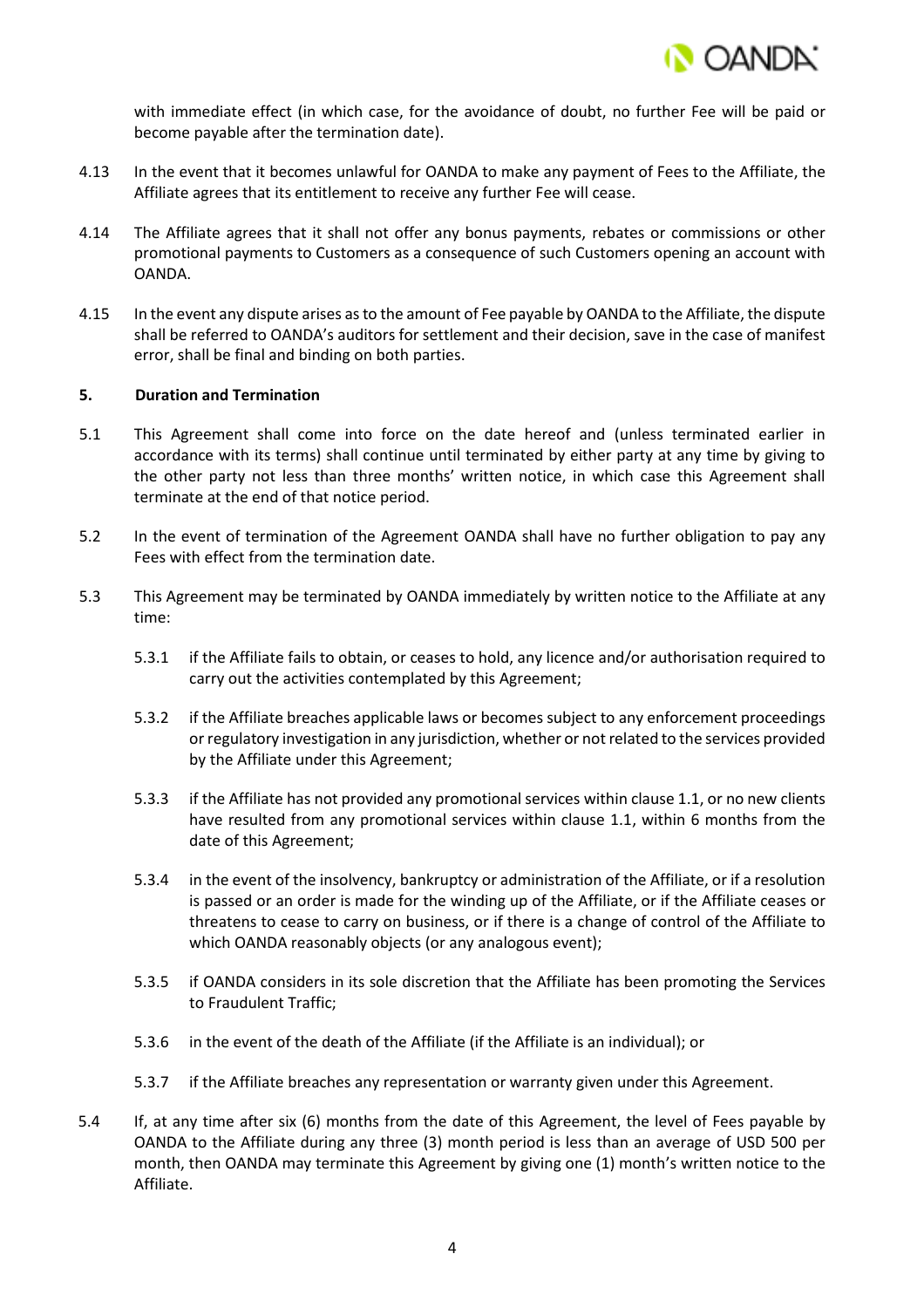

5.5 Upon termination of this Agreement, the Affiliate shall not instruct or encourage any Customer to close their account with OANDA, withdraw funds or transfer their account to a competitor.

### **6. Representations and Undertakings**

- 6.1 By executing this Agreement, the Affiliate hereby confirms, represents and warrants that:
	- 6.1.1 if it is a company, it is a company duly organised and validly existing under the laws of the country of incorporation;
	- 6.1.2 it has the power to enter into and perform its obligations under this Agreement and has taken all necessary action to authorise the execution, delivery and performance of it;
	- 6.1.3 it shall not do anything or omit to do anything which would or may constitute a breach of any laws or regulations applicable to the Affiliate in any jurisdiction (including all applicable rules and regulations relating to money laundering, terrorist financing, anti-bribery and anticorruption) (the "**Regulations**"), or which would or may result in OANDA breaching any such Regulations, and by entering into this Agreement it does not breach or violate any applicable laws, exchange rules or other contractual agreements or obligations;
	- 6.1.4 it shall promptly notify OANDA of any investigations or proceedings that are initiated against it including any regulatory investigation of a regulatory authority in any jurisdiction and whether or not related to the services it provides under this Agreement;
	- 6.1.5 if required by any Regulations, it has disclosed its practices for receiving Fees to Customers and the Customers have consented in writing to the Affiliate's receipt of such Fees;
	- 6.1.6 if required by any Regulations, it shall periodically provide its Customers with a statement describing the amount of Fees that it has received in relation to each such Customer's accounts;
	- 6.1.7 it is familiar with the Regulations and operates its business in compliance therewith;
	- 6.1.8 it shall comply with any request(s) from any regulatory authority which OANDA (or its Connected Persons) are subject to, whether such request comes directly from the relevant regulatory authority or from OANDA;
	- 6.1.9 it shall disclose to OANDA any information which it is aware of that may affect the relationship OANDA may or does have with any Customer;
	- 6.1.10 it shall not issue any advertisement or distribute any promotional material, whether on the internet or otherwise, about OANDA except OANDA's own promotional material without OANDA's express written consent. Any advertisement that, directly or indirectly, promotes the services of OANDA will be fair and not misleading and will include the appropriate risk warning;
	- 6.1.11 it shall only advertise OANDA's Services to potential customers of good reputation and good standing, and whose assets are, to the best of its knowledge, not of illegal origin;
	- 6.1.12 it shall not use high pressure sales tactics or similar techniques with respect to Customers, nor solicit any Customers to place trades; and
	- 6.1.13 it shall not accept any Customer funds or trade on behalf of the Customer.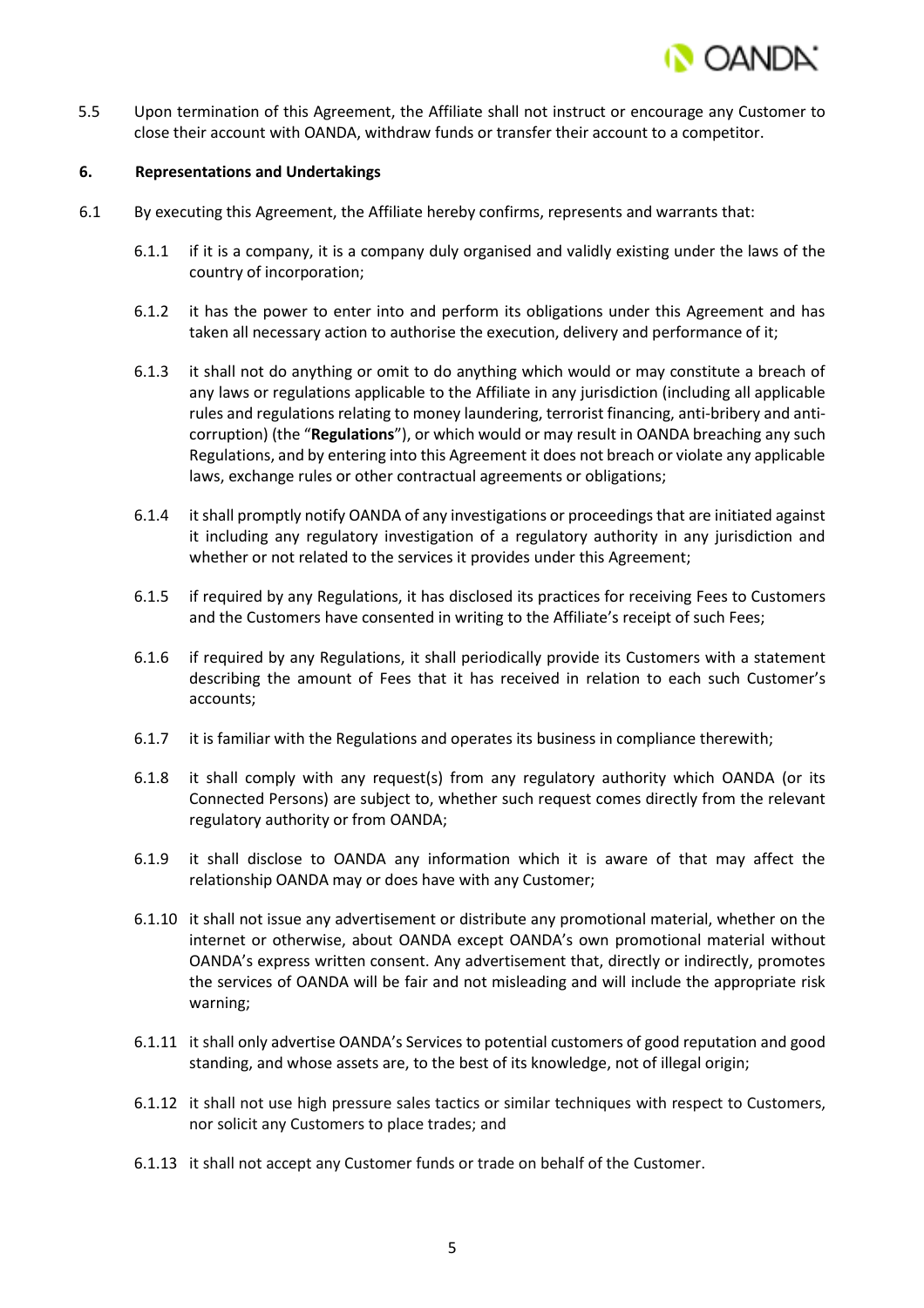

- 6.2 In the event of termination of this Agreement for any reason, the Affiliate shall promptly destroy all of the information and materials supplied by OANDA in respect of or consequent upon entering into this Agreement, or any material used by the Affiliate to promote OANDA, in any form, including but not limited to banners and text links (the "Marketing Materials"), or any parts thereof, that may then be in its possession in any form and in any medium and remove any Marketing Materials from any website operated by the Affiliate or any third party website in which the Marketing Materials may have been published or used and deactivate any links maintained by the Affiliate to the OANDA website. For the avoidance of doubt, any permissions granted under this Agreement terminate on the termination date.
- 6.3 The Affiliate shall not promote OANDA or use the Marketing Materials on any website engaged, directly or indirectly, in conduct that OANDA, at its sole discretion, deems to be illegal, improper, unfair or otherwise adverse to the operation or reputation to OANDA, including without limitation, directly or indirectly:
	- 6.3.1 in the operation of an illegal business, site or subscription email list;
	- 6.3.2 in an illegal activity or offering any illegal good or service;
	- 6.3.3 containing or promoting content that is libelous, defamatory, obscene, abusive, violent, bigoted, hate-oriented, illegal, pornographic or engaged in gambling or link to a website that does so;
	- 6.3.4 in indiscriminate or unsolicited commercial advertising emails;
	- 6.3.5 involving placing links to the OANDA website in spam or unsolicited promotions, banner networks, counters, guest books, IRC channels or through similar Internet resources; or
	- 6.3.6 causing or enabling any transactions to be made through Fraudulent Traffic.
- 6.4 The Affiliate shall not actively target any marketing activities relating to OANDA at persons under the age of 18.
- 6.5 The Affiliate shall not market directly or indirectly to potential customers on any website which OANDA actively promotes its services and products and/or in any manner which OANDA deems in its sole discretion results in the Affiliate competing with OANDA.
- 6.6 The Affiliate shall provide to OANDA immediately upon request copies of all materials issued to customers in connection with this Agreement.
- 6.7 Without prejudice to the foregoing, the Affiliate shall provide to OANDA such information as OANDA (or any regulator of OANDA) may request from time to time, including without limitation information concerning the financial status of the Affiliate and the marketing activities conducted by the Affiliate in respect of OANDA.

### **7. Data Protection**

7.1 Each party warrants and undertakes to the other that it will comply in full with all of its obligations under the United Kingdom Data Protection Act 2018 and all other applicable data protection legislation, whether as a data controller, a data processor or otherwise.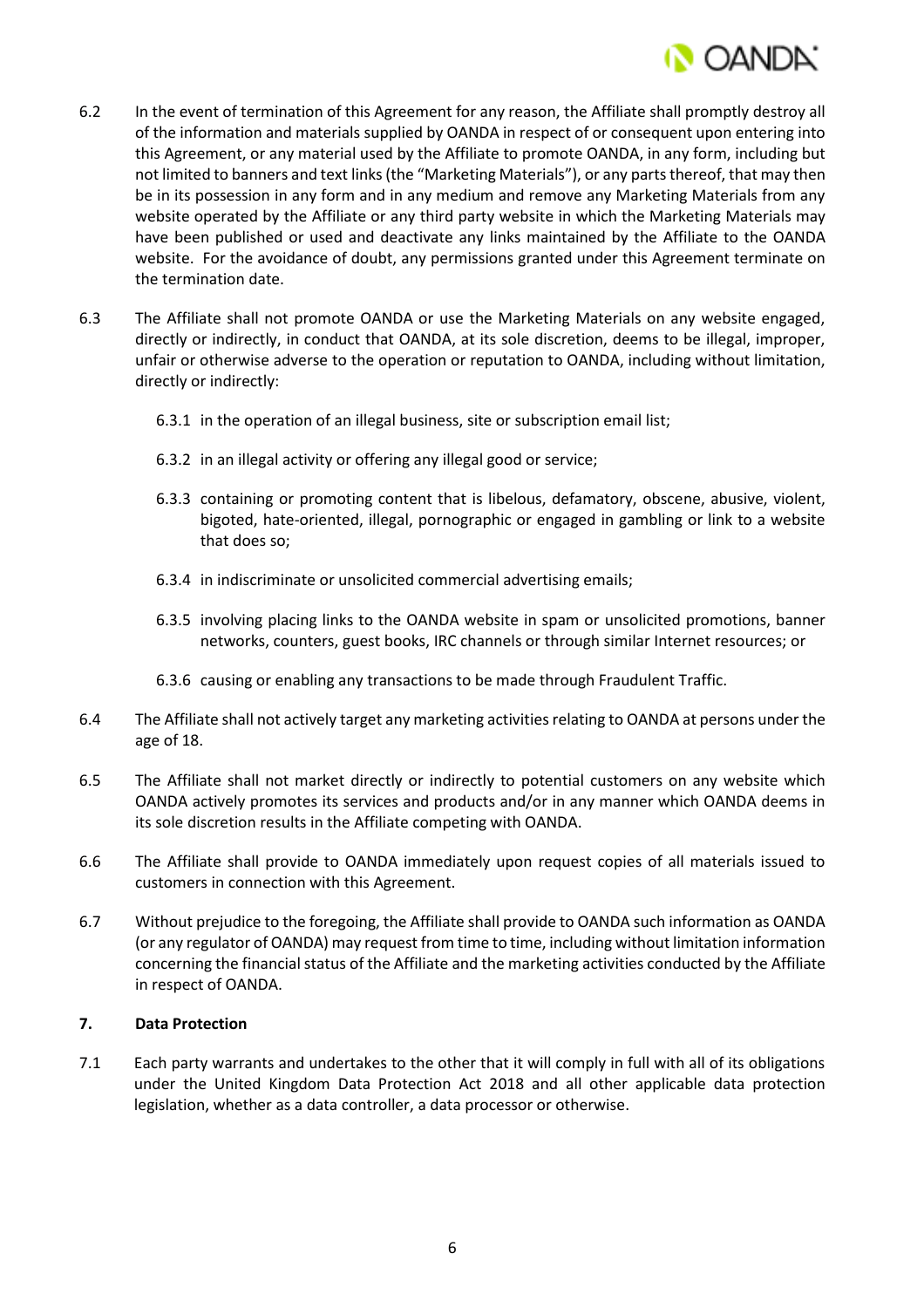

### **8. Indemnity and Limitation of Liability**

- 8.1 The Affiliate shall indemnify and hold OANDA and any of its Connected Persons harmless from all costs (including legal fees), liabilities and claims arising from:
	- 8.1.1 any breach by the Affiliate of the terms of this Agreement; and/or
	- 8.1.2 the marketing activities conducted by the Affiliate in respect of OANDA, to the extent such activities result in any breach of Regulations by OANDA.
- 8.2 For the avoidance of doubt, the Affiliate shall indemnify OANDA for any and all direct or indirect losses, costs, fines or penalties howsoever arising which OANDA incurs as a result of any breach by the Affiliate of clause 6.1.10.
- 8.3 In no event shall OANDA or its parent corporation or other related entities, their officers, directors, shareholders, employees, service providers or suppliers be liable for lost profits or data, or any special, incidental or consequential damages arising out of or in connection with the Services or this Agreement (however arising, including negligence), and including, without limitation, as a result of any failure or malfunction of any software, hardware, communication technology or other system.
- 8.4 In aggregate, the liability of OANDA or its parent corporation or other related entities, their officers, directors, shareholders, employees, service providers and suppliers, to the Affiliate or any third parties in any circumstance is limited to the greater of:

(a) the aggregate of the fees paid by OANDA to Affiliate in the twelve months prior to the act or omission giving rise to liability; or

(b) US\$ 2,000.

#### **9. Non-assignment and Sub-contracting**

- 9.1 Neither party may assign any of its rights and obligations under this Agreement without the prior written consent of the other party.
- 9.2 Without prejudice to clause 9.1, the Affiliate shall not sub-contract any of its obligations under this Agreement without the prior written consent of OANDA. For the avoidance of doubt, Customers may only be introduced to OANDA for the purposes of this Agreement by the Affiliate, and not by any other affiliates or brokers (being Connected Persons of the Affiliate or otherwise).

#### **10. Miscellaneous**

- 10.1 Any provision of this Agreement which is prohibited or unenforceable shall be ineffective to the extent of such prohibition or unenforceability without invalidating the remaining provisions of the Agreement.
- 10.2 Any notices or other information shall be sent or served by either party to the other at the addresses stated in this Agreement unless either party has informed the other in writing to the contrary. All notices shall be in writing and if sent by prepaid first class mail, shall be deemed to be received two business days from dispatch.
- 10.3 Each party hereby agrees that the terms of this Agreement and any information that it may receive from the other party, which information is not otherwise obtainable in the public domain, will be maintained by such receiving party in the strictest confidence and not released to any third party without the consent of the sending party; provided, however, that the receiving party shall be